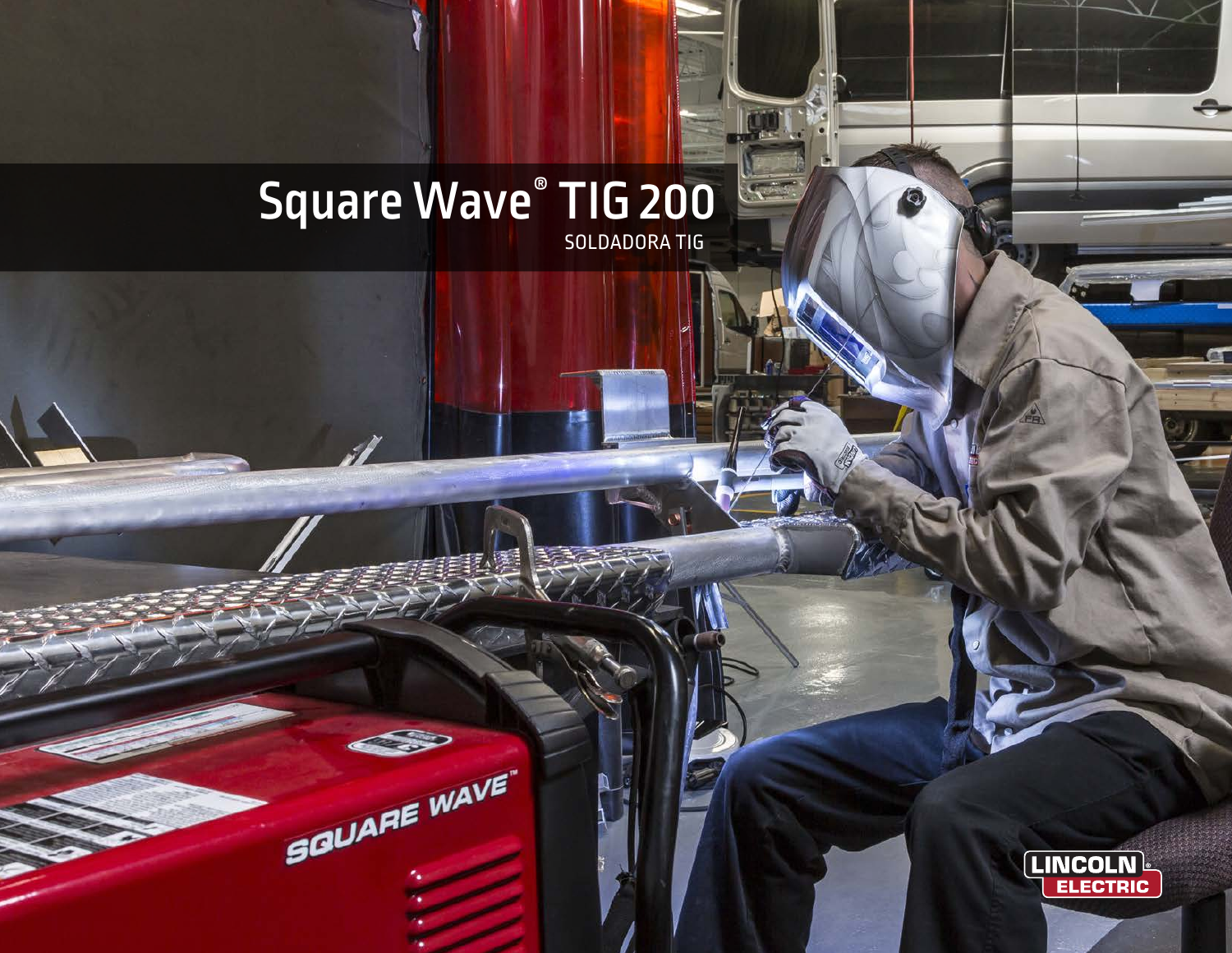

# **Simplicidad sin compromiso**

El Square Wave® TIG 200 es una soldadora portátil para electrodo revestido y TIG que permite a los aficionados, a los pequeños fabricantes y a los artesanos el poder de explorar su creatividad.

Está diseñado para ayudar a expandir su experiencia de soldadura. Conforme sus habilidades y confianza crecen, usted puede tomar ventaja de la funcionalidad adicional del Square Wave® TIG 200. Sin importar su nivel de habilidad, usted no se decepcionará.

El Square Wave® TIG 200 proporciona una corriente de soldadura TIG de C.A suave y estable para aluminio y corriente de soldadura TIG de C.D para soldar acero al carbono, acero inoxidable y Cromo-Molibdeno.

Una interfaz fácil de usar permite a los operadores configurarlo y dedicarse sólo a soldar.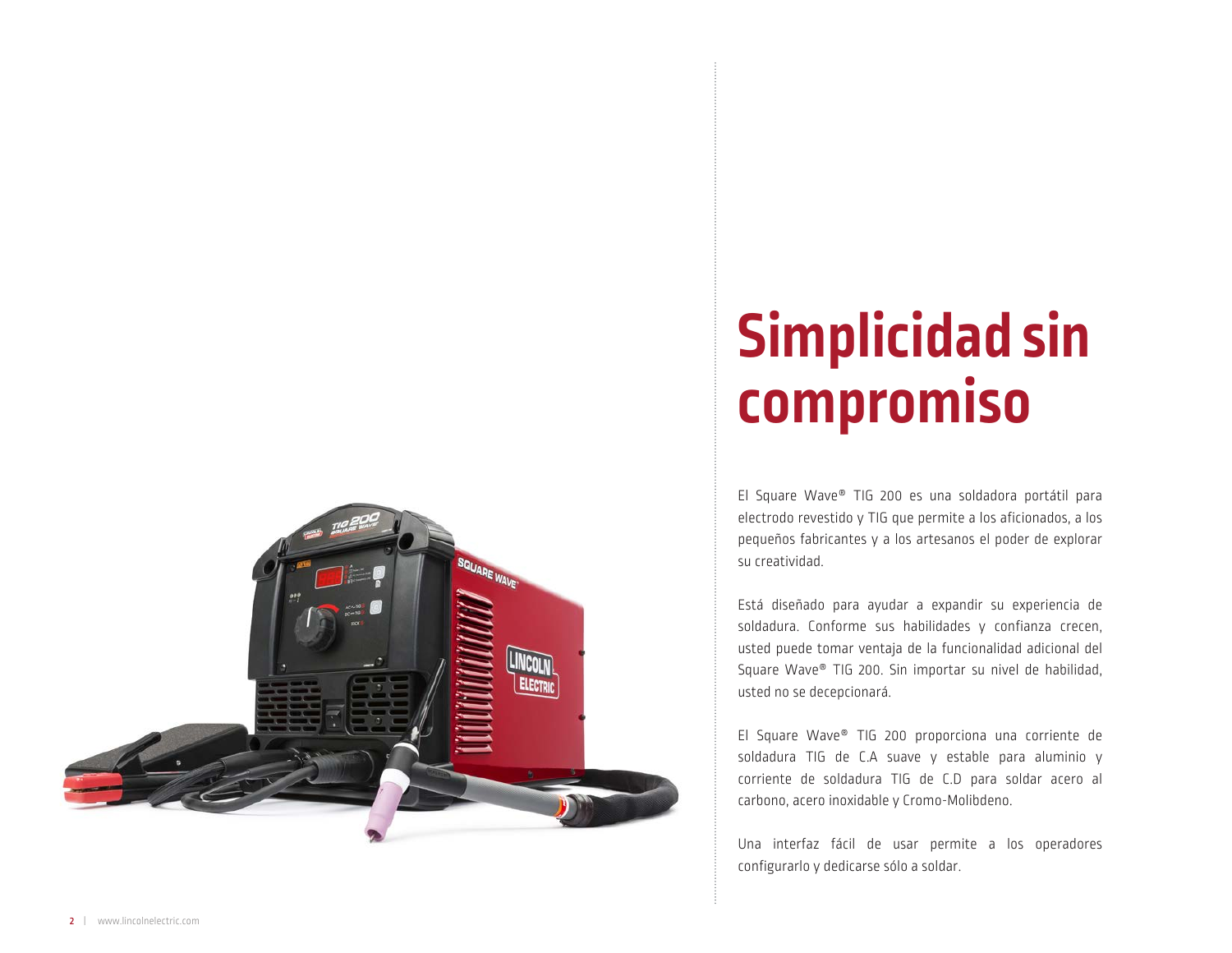

### Características Avanzadas y de Fácil Uso

La interfaz de usuario hace que la configuración de la soldadora sea fácil. Las funciones disponibles, como el Pulsado, que proporciona un ritmo de tambor para la deposición de metal de aporte, le hacen ser un mejor soldador TIG - más rápido.

### Una Gran Soldadora TIG para Aluminio

Para un cordón de soldadura más ancho o más estrecho, los usuarios pueden ajustar fácilmente el Control de Frecuencia de C.A. El Balance de C.A se puede ajustar para proporcionar una mayor acción limpiadora sobre aluminio sucio o para maximizar la penetración en materiales gruesos.

### TIG y Electrodo Revestido de una Sola Fuente de Poder

La soldadora multiprocesos puede soldar TIG cuando la precisión y la apariencia del cordón son importantes. Los usuarios también tienen la ventaja de poder soldar con electrodo revestido para el trabajo al aire libre o en materiales más gruesos.

### Take it Everywhere, Plug in Anywhere™

Conecte el Square Wave® TIG 200 donde lo necesite – ya sea una toma de corriente estándar de 120V ó de 230V para una salida máxima. Portátil y cómodo de usar, pesa tan sólo 46 libras (21 kg).

#### Proces**o**s »

TIG CA/CD, Electrodo Revestido

#### Aplica**c**ion**e**s »

Hogar, Hobby, Taller, Fabricación Ligera, Hobby Aviación, Motorsports, Fabricantes, Educación





**Código de Producto** » • K5126-1

### "Interfaz Muy fácil de Usar – Es muy agradable para los soldadores con menos educación e incluso personas que tienen cero conocimiento"

— J. WADE // ADVANCED RV, WILLOUGHBY, OH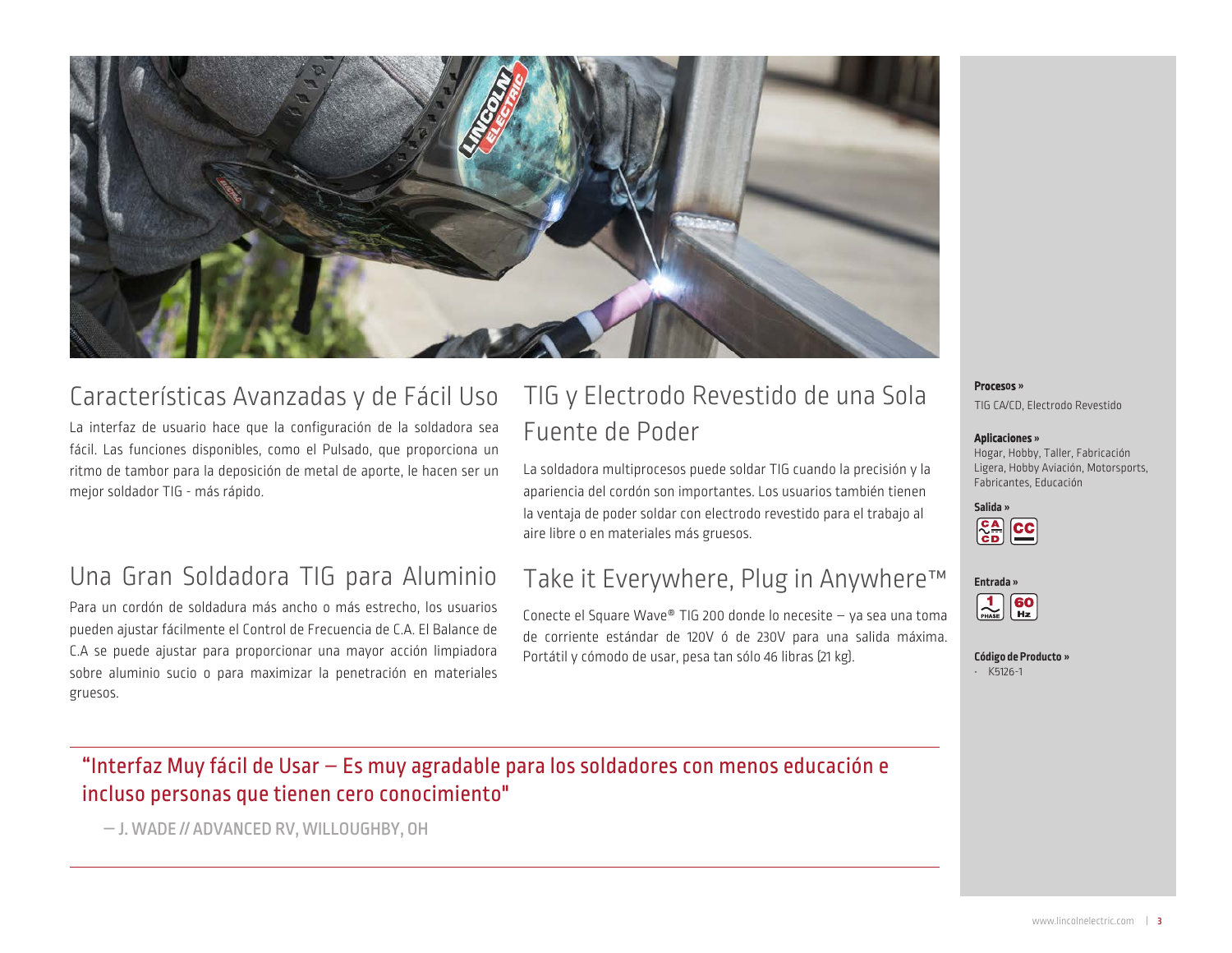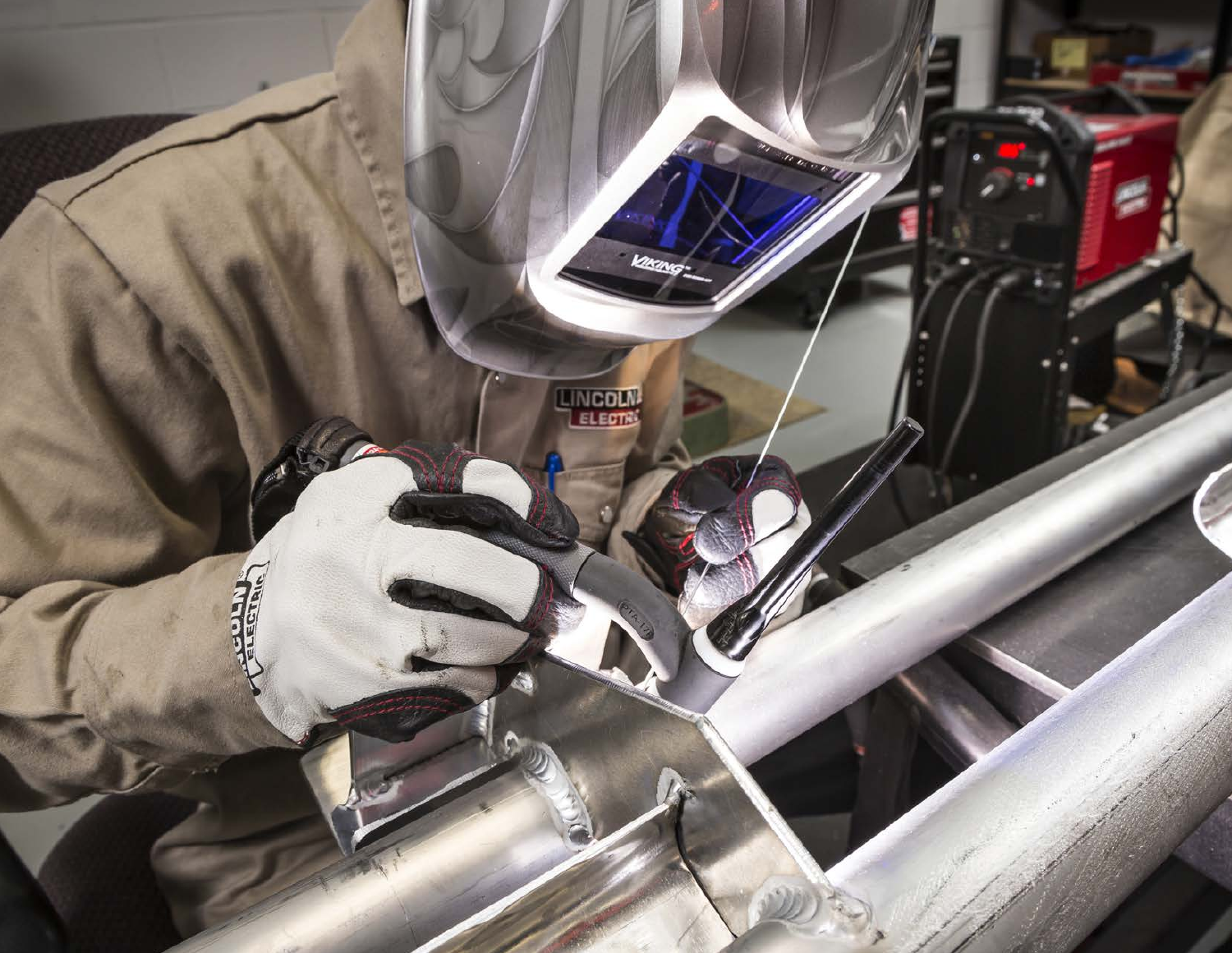

## Controles »

- 1. Medidor Digital LCD
- 2. Luces Indicadoras
- 3. Perilla de Control
- 4. Interruptor On/Off (Encendido/Apagado)
- 5. Receptáculo de Salida Negativa
- 6. Botón de Función Avanzada
- 7. Botón de Procesos de Soldadura
- 8. Receptáculo de Salida Positiva
- 9. Receptáculo de 6-pines para Control Remoto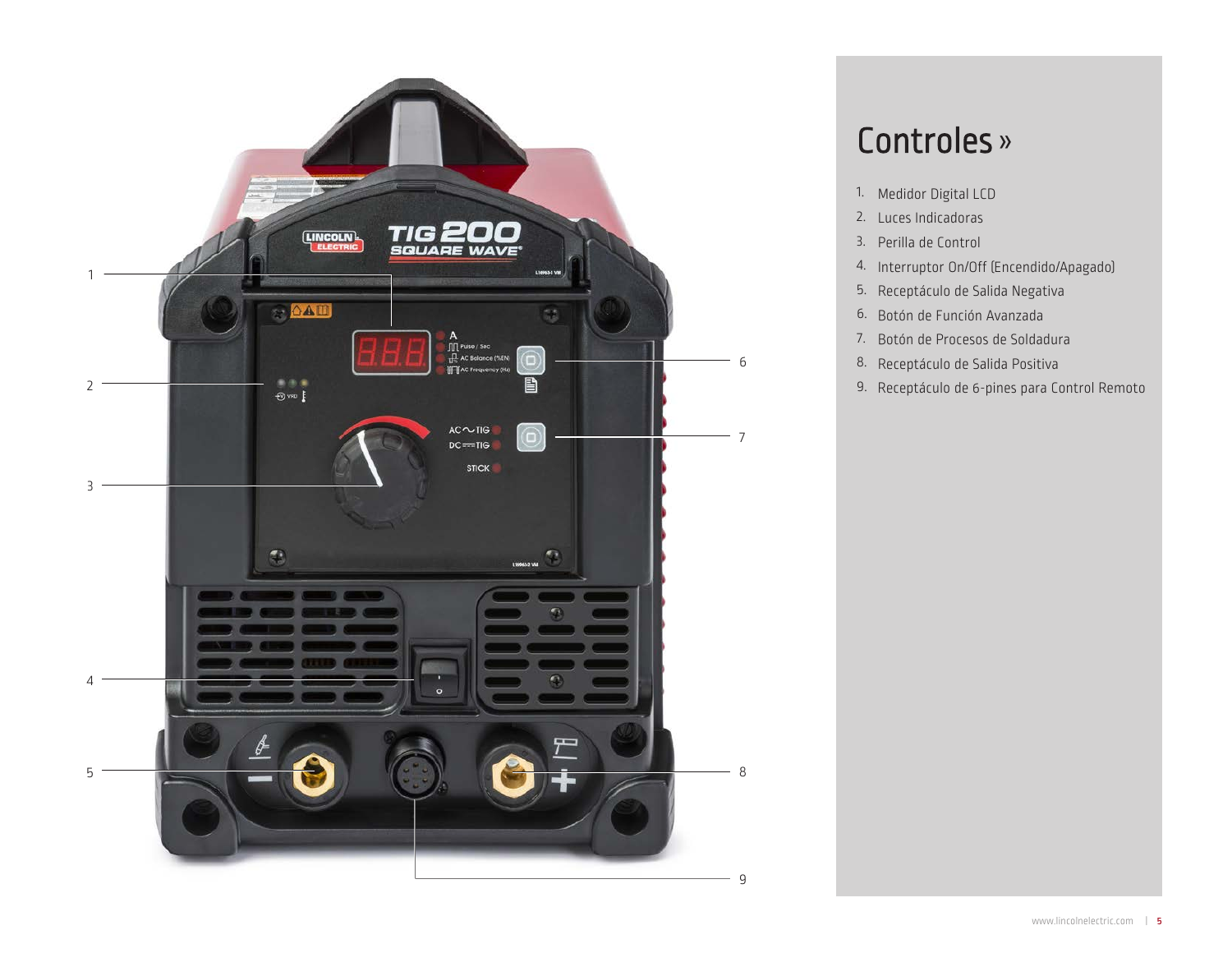#### **ESPECIFICACIONES**

| Nombre del Producto         | Código del<br>Producto | Potencia de Entrada:<br>Voltaje/Fase/Hertz | Salida Nominal: Corriente/<br>Ciclo de Trabajo                                                                    | Corriente Entrada $\omega$<br>Salida Nominal | Rango de Salida                                 | AxAxP<br>pulg. [mm]                                 | Peso Neto<br>Ibs (kg) |
|-----------------------------|------------------------|--------------------------------------------|-------------------------------------------------------------------------------------------------------------------|----------------------------------------------|-------------------------------------------------|-----------------------------------------------------|-----------------------|
| <b>Square Wave® TIG 200</b> | K5126-1                | 120/1/60                                   | TIG: 125A/25%*<br>TIG: 100A/40%<br>TIG: 85A/60%<br>Electrodo Revestido: 75A/20%<br>Electrodo Revestido: 65A/60%   | 22A<br>17A<br>14A<br>19A<br>16A              | TIG: 10-125A<br>Electrodo Revestido:<br>10-90A  | 14 x 10.75 x 19.25<br>$[358 \times 282 \times 502]$ | 46 [21]               |
|                             |                        | 230/1/60                                   | TIG: 200A/25%<br>TIG: 160A/40%<br>TIG: 130A/60%<br>Electrodo Revestido: 170A/20%<br>Electrodo Revestido: 100A/60% | 22A<br>17A<br>13A<br>25A<br>13A              | TIG: 10-200A<br>Electrodo Revestido:<br>10-170A |                                                     |                       |

\* 120V AC TIG 110A/25%

#### **FUNCIONES AVANZADAS**

| Ajuste         | Rango                       | <b>Resultados</b>                                                                       |                                                                                                                    |  |  |
|----------------|-----------------------------|-----------------------------------------------------------------------------------------|--------------------------------------------------------------------------------------------------------------------|--|--|
| Frequencia C.A | 60-150 [Hz]                 | Una frecuencia baja resulta en un cordón más ancho.                                     | Una frecuencia alta resulta en un<br>cordón más enfocado.                                                          |  |  |
| Balance C.A    | 60-90 [%Electrodo Negativo] | Un Balance C.A bajo (%EN) resulta en un arco<br>con mayor acción limpiadora.            | Un Balance C.A alto (%EN) resulta en un arco<br>con mayor penetración.                                             |  |  |
| Pulsado        | 0.1-20 (Pulsos por segundo) | Una frecuencia de pulsado baja ayuda<br>a moderar la deposición del metal de<br>aporte. | Una frecuencia de pulsado alta ayuda a controlar<br>la entrada de calor y minimizar la distorción del<br>material. |  |  |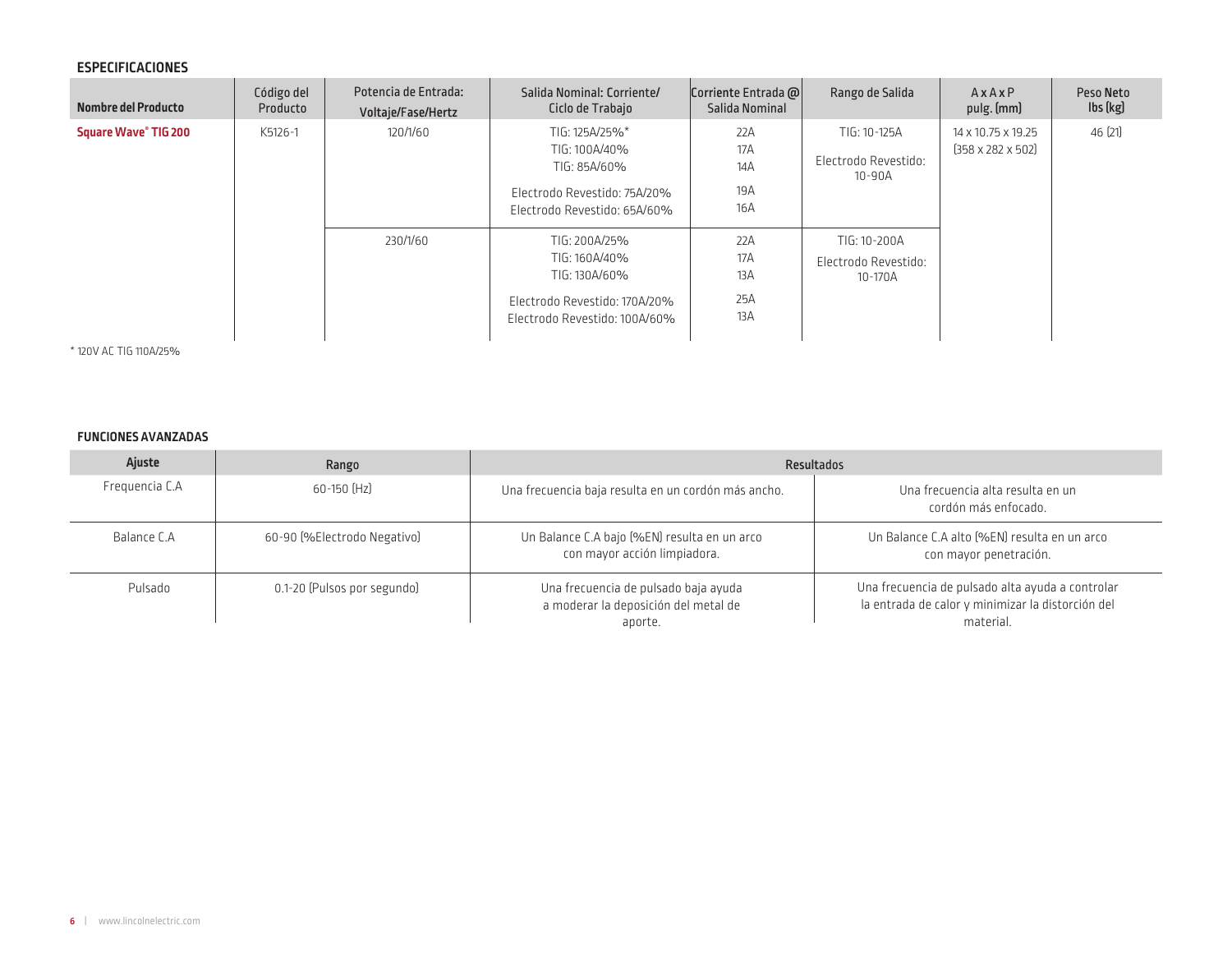| <b>ACCESORIOS</b>                                                                                                                                                                                                                                                                                          | • Opcional • Incluido | <b>Product Number</b> | Square Wave® TIG 200<br><b>Base Unit [K5126-1]</b> |
|------------------------------------------------------------------------------------------------------------------------------------------------------------------------------------------------------------------------------------------------------------------------------------------------------------|-----------------------|-----------------------|----------------------------------------------------|
| <b>GENERAL</b>                                                                                                                                                                                                                                                                                             |                       |                       |                                                    |
| PTA-17 TIG Torch Ready-Pak <sup>®</sup> - 150 amp air-cooled torch package with flexible head and 12.5 ft.<br>[3.8 m] Ultra-Flex <sup>™</sup> cable assembly with Twist-Mate <sup>™</sup> adapter. Includes: #7 nozzle, 1/16 in.<br>[1.6 mm] and 3/32 in. [2.4 mm] collets, collet bodies and E3° Tungsten | K1782-14              |                       |                                                    |
| Foot Amptrol <sup>"</sup> - with 25 ft. $(7.6 \text{ m})$ cable assembly                                                                                                                                                                                                                                   | K870                  | $\bullet$             |                                                    |
| Gas Regulator/Flowmeter and 10 ft. [3 m] Gas Hose Kit                                                                                                                                                                                                                                                      |                       |                       |                                                    |
| 200A Stick Electrode Holder - with cable and Twist-Mate <sup>™</sup> adapter                                                                                                                                                                                                                               |                       |                       |                                                    |
| Ground Clamp and Cable - with Twist-Mate adapter                                                                                                                                                                                                                                                           |                       |                       |                                                    |
| Utility Cart - Accommodates power source, gas cylinder, tools and welding accessories.<br>Includes: adjustable handle, front casters, and rear wheels. 30 (min.)/34 (max.) x 18 x 35 inches.                                                                                                               | K520                  |                       |                                                    |
| Hand Amptrol" (Rotary Track Style) - Provides 25 ft. (7.6 m) of remote current control for TIG welding.                                                                                                                                                                                                    |                       | K963-3                | $\bullet$                                          |
| <b>Canvas Cover</b>                                                                                                                                                                                                                                                                                        |                       | K2377-1               | $\bullet$                                          |
| <b>TIG</b>                                                                                                                                                                                                                                                                                                 |                       |                       |                                                    |
| PTA-9 TIG Torch - 125 amp air-cooled torch with 12.5 ft. [3.5 m] one piece cable assembly                                                                                                                                                                                                                  |                       | K1781-1               | ۰                                                  |
| PTA-17F TIG Torch - 150 amp air-cooled torch with Flex Head and Ultra-Flex 12.5 ft. [3.5 m] one piece cable assembly                                                                                                                                                                                       | K1782-15              | $\blacksquare$        |                                                    |
| PTA-26 TIG Torch - 200 amp air-cooled torch with 12.5 ft. (3.5 m) one piece cable assembly                                                                                                                                                                                                                 |                       | K1783-1               | $\bullet$                                          |
| Additional TIG Torches - See Pro-Torch™ TIG torch literature e12.150 for full line of products                                                                                                                                                                                                             |                       |                       | ۰                                                  |
| Twist-Mate Adapter - Use to connect PTA-9, 125 amp and PTA-17, 150 amp air-cooled TIG torches with one piece<br>cable assemblies                                                                                                                                                                           | K1622-1               | $\bullet$             |                                                    |
| Twist-Mate Adapter - Use to connect PTA-26, 200 amp air-cooled TIG torch with one piece cable assembly                                                                                                                                                                                                     |                       | K1622-3               | $\blacksquare$                                     |
| Parts Kit for PTA-9 Series TIG Torches - Contains a long back cap, 0.040 in., 1/16 in. collets, collet bodies and tungsten,<br>and three Alumina nozzles (1/4 in., 5/16 in., 3/8 in. orifices)                                                                                                             | KP507                 |                       |                                                    |
| Parts Kit for PTA-17 Series TIG Torches - Contains a short back cap, 0.040 in., 1/16 in., 3/32 in. collets, collet bodies and<br>tungsten, and three Alumina nozzles (1/4 in., 5/16 in., 3/8 in. orifices)                                                                                                 | <b>KP508</b>          |                       |                                                    |
| Parts Kit for PTA-26 and PTA-18 Series TIG Torches - Contains a long back cap, 1/16 in., 3/32 in., 1/8 in., collets, collet<br>bodies and tungsten, and three Alumina nozzles (5/16 in., 3/8 in., 1/2 in. orifices)                                                                                        | KP509                 |                       |                                                    |
| Cut Length Consumables - See publication C1.10                                                                                                                                                                                                                                                             | <u>f</u> 17           |                       |                                                    |